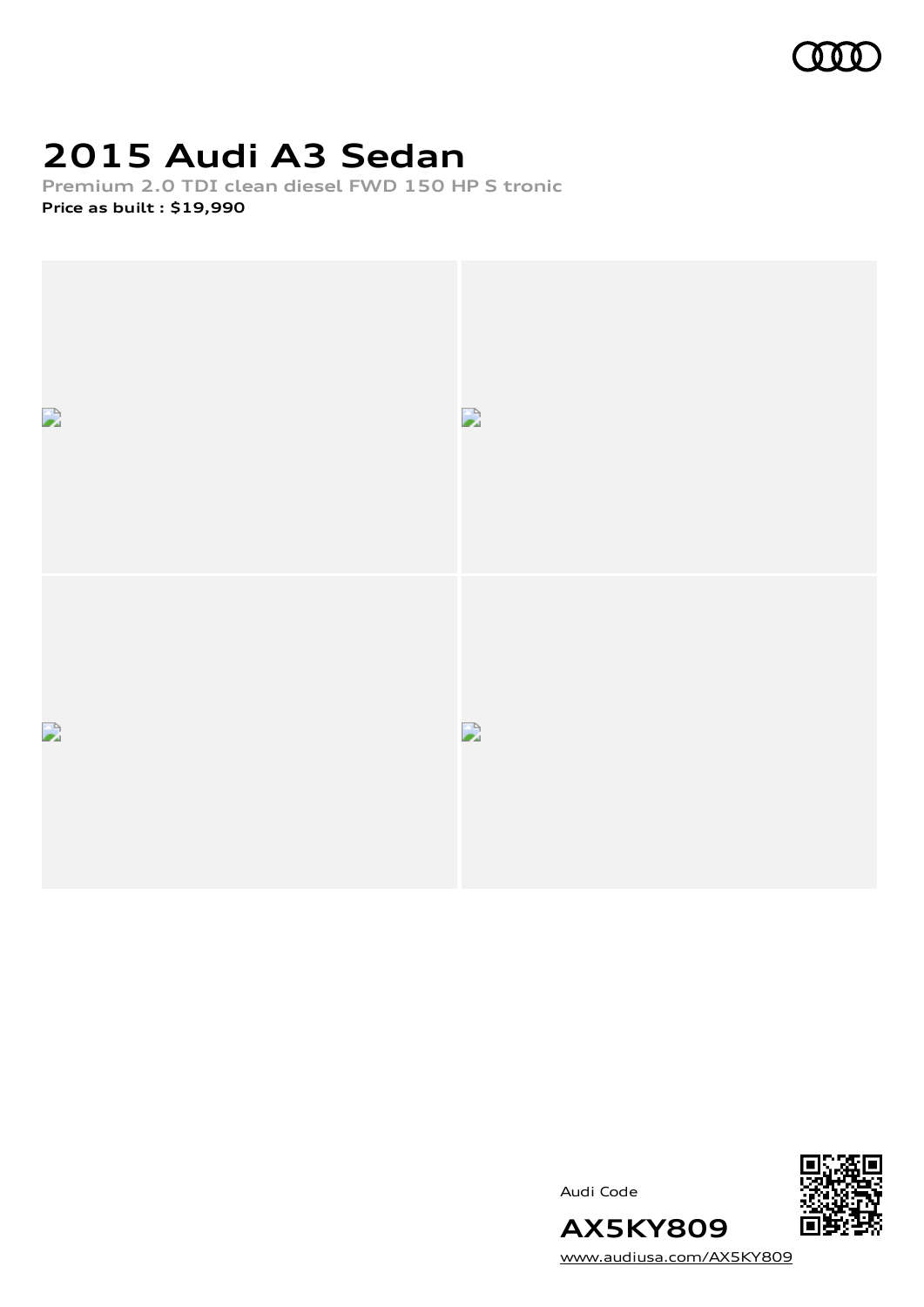### **Summary**

### **Audi 2015 Audi A3 Sedan**

Premium 2.0 TDI clean diesel FWD 150 HP S tronic

#### **Price as buil[t](#page-9-0)** \$19,990

#### **Exterior colour**

Lotus Gray metallic (for availability please contact your dealer)

#### **Interior colour**

### **Technical Specifications**

| Engine type                  | Four-cylinder                                 |
|------------------------------|-----------------------------------------------|
| stroke                       | Displacement/Bore and 1,968/81.0 x 95.5 cc/mm |
| Max. output                  | 110 (150)/3500-4000 HP                        |
| Torque                       | 236 @ 1,750-3,000 lb-ft@rpm                   |
| Top track speed              | 130 mph mph                                   |
| Acceleration (0 - 60<br>mph) | 8.1 seconds seconds                           |
| Recommended fuel             | Diesel                                        |

### $\overline{\phantom{a}}$

#### **Further Information**

|                 | N٥           |
|-----------------|--------------|
| Mileage         | 37,665 miles |
| Type of vehicle | Used car     |

**Warranty**

#### **Audi Code** AX5KY809

**Your configuration on www.audiusa.com** [www.audiusa.com/AX5KY809](https://www.audiusa.com/AX5KY809)

**Commission number** 56a3eb7f0a0e09a92577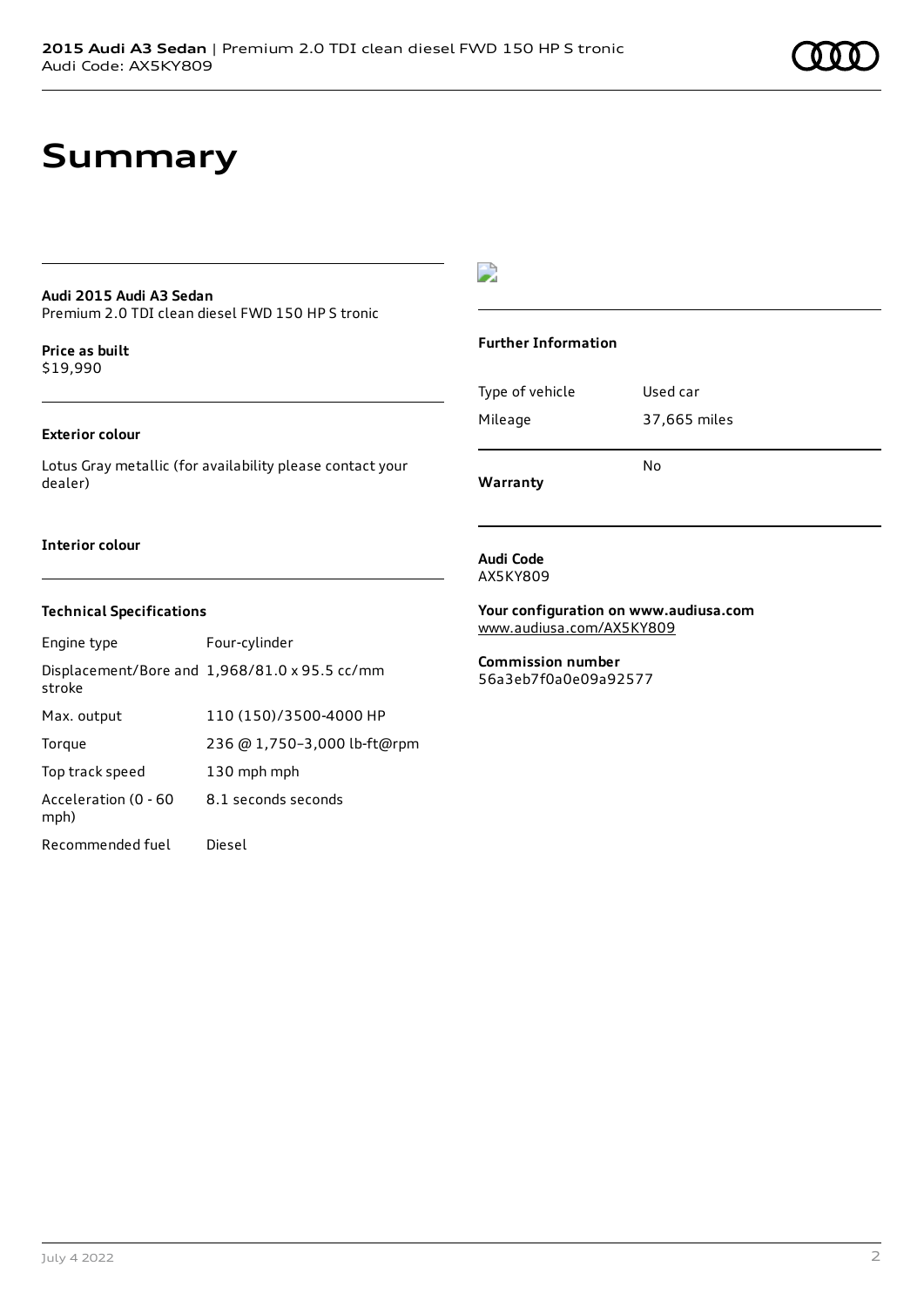## **Equipment**

Lotus Gray metallic (for availability please contact your dealer)

Power-adjustable heated exterior side mirrors

Heated washer nozzles, front

Cold Weather package

Heated front seats

Driver Assistance package

Audi parking system with rear view camera

Rear view camera

Audi side assist









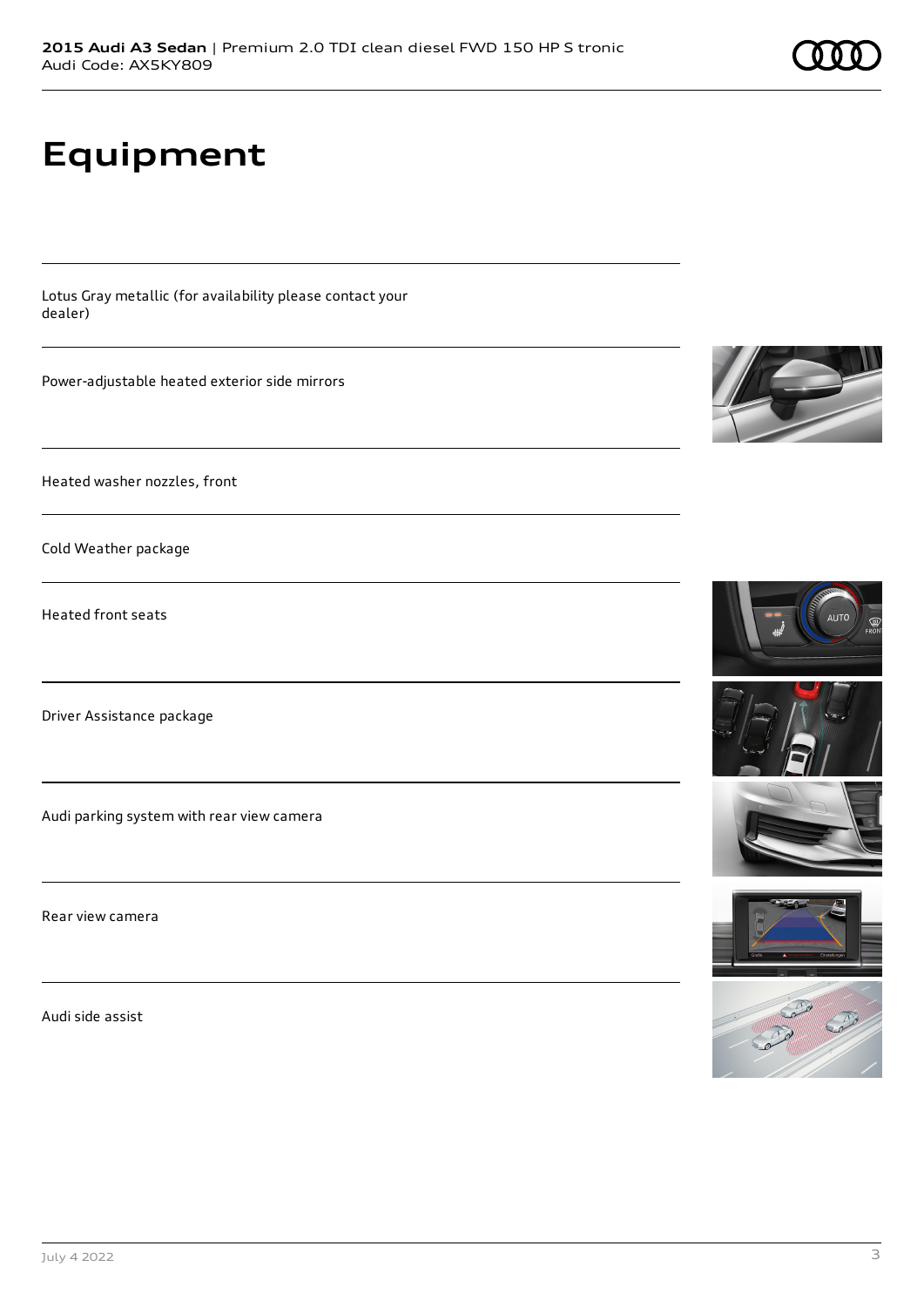### **Standard features**

### **Safety and Security**

| 4UB             | Driver and front-passenger advanced airbags                                       |
|-----------------|-----------------------------------------------------------------------------------|
| 1 AT            | Electronic stabilisation control (ESC)                                            |
| UH1             | Electromechanical parking brake                                                   |
| 8T2             | Cruise control with coast, resume and<br>accelerate features                      |
| 4H3             | Manual child lock                                                                 |
| 1 N 3           | Electromechanical power steering                                                  |
| 7K6             | Tire-pressure monitoring system                                                   |
| 4X3             | Side airbags at front and head airbag system                                      |
| 8N <sub>6</sub> | Light / rain sensor                                                               |
| 412             | Power central locking system with safety<br>unlock feature if airbags deploy      |
| 3B7             | ISOFIX child seat mounting and Top Tether<br>anchorage point for outer rear seats |
|                 |                                                                                   |

| <b>Interior</b> |                                                           |
|-----------------|-----------------------------------------------------------|
| 3FB             | Panoramic glass roof                                      |
| 7M <sub>0</sub> | Plastic door sill trims                                   |
| 6N)             | Light cloth headliner                                     |
| 9AK             | Dual-zone automatic climate control                       |
| 4L2             | Interior rear-view mirror with manual dipping<br>function |
| QQ5             | With additional lights (interior lighting)                |
| 1XW             | Three-spoke multifunction steering wheel                  |
| 6E3             | Front center armrest                                      |
| 7F9             | Leather gearshift knob                                    |
| 3 <sub>NU</sub> | Load-through facility                                     |
| 7HA             | Cloth interior on doors                                   |
| N4M             | Leather seating surfaces                                  |
| 5MA             | Micrometallic Silver inlays                               |

#### **Exterior**

| 1S1 | Tool kit and jack                                                  |
|-----|--------------------------------------------------------------------|
| 8IG | Xenon plus headlights                                              |
| 8Q3 | Automatic headlight leveling                                       |
| 8TB | Rear fog lights                                                    |
| H7K | All-weather tires 225/45 R17 91H (NAR)                             |
| 8SK | LED taillights                                                     |
| 4KC | Side and rear windows in heat-insulating<br>glass                  |
| 47F | Black moldings                                                     |
| C5I | 17" 10-spoke Dynamic design wheels with<br>225/45 all-season tires |

#### **Infotainment and Driver Assistance**

| Audi pre sense <sup>®</sup> basic                                          |
|----------------------------------------------------------------------------|
| Audi sound system                                                          |
| Monochrome driver information system                                       |
| MMI® radio                                                                 |
| SiriusXM® Satellite Radio                                                  |
| Bluetooth <sup>®</sup> wireless technology preparation<br>for mobile phone |
|                                                                            |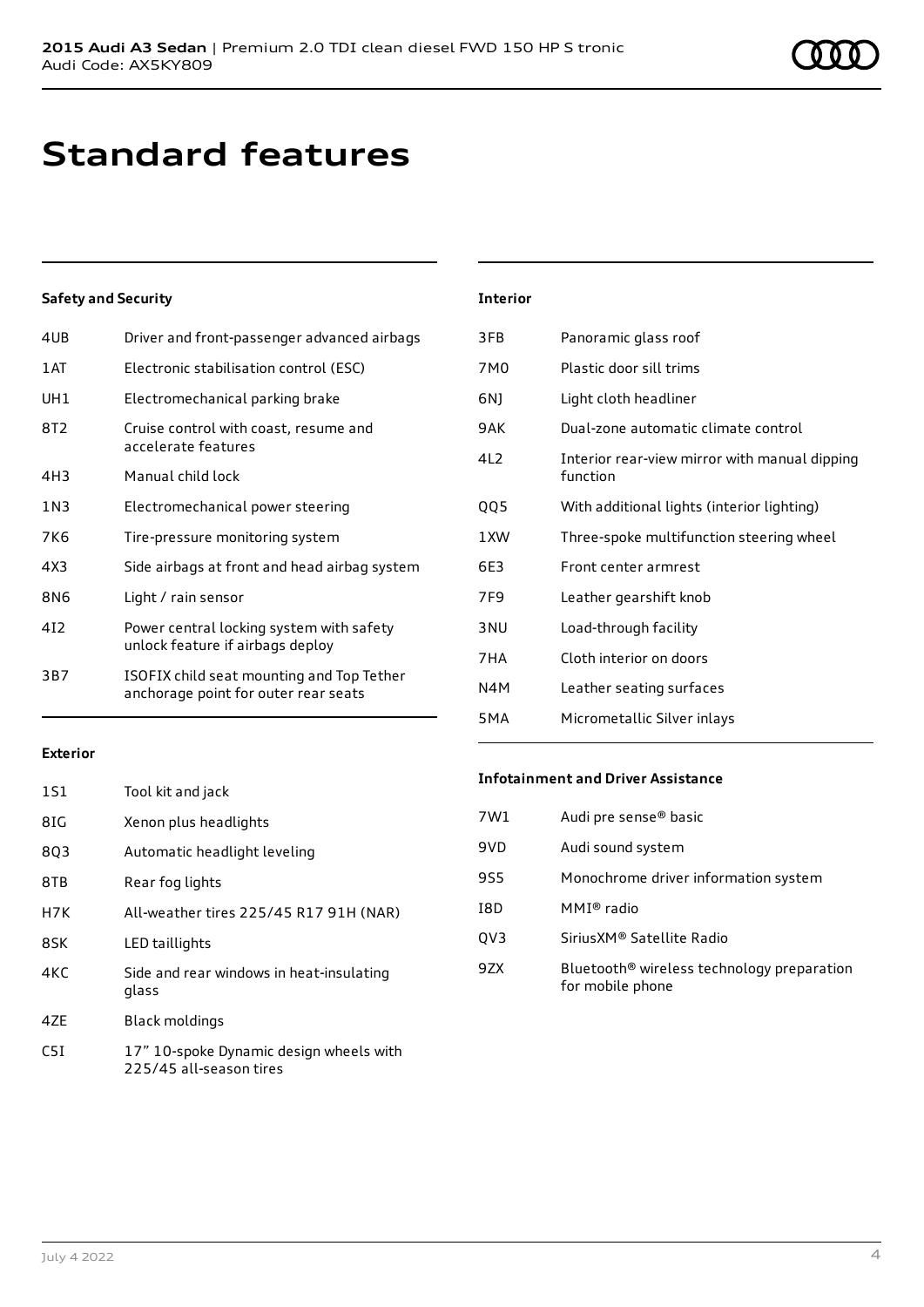# **Dealer remarks**

Gray 2015 Audi A3 2.0 TDI Premium FrontTrak FrontTrak 6-Speed S tronic® Automatic 2.0L I4 TDI Diesel Turbocharged DOHC 16V ULEV II 150hp Leather.

#1 FACTORY CERTIFIED AUDI / VOLKSWAGEN DEALER IN NEW ENGLAND! Odometer is 39852 miles below market average! 31/43 City/Highway MPG

#### Awards:

\* JD Power Automotive Performance, Execution and Layout (APEAL) Study \* 2015 KBB.com Best Buy Awards Finalist \* 2015 KBB.com 10 Best Luxury Cars Under \$35,000

Our Sales, Service and Parts Departments work closely together to provide you with the most enjoyable, least stressful car-buying experience possible. The average tenure for our sales people, managers, technicians and all other employees is over 20 years. You can be sure they'll provide you with the highest quality care for you and your vehicle. We are also proud to be a Better Business Bureau Accredited Business with an A+ rating.

### Reviews:

\* Youâ€<sup>™</sup>ll like the Audi A3 if youâ€<sup>™</sup>re in the market for a smaller and consequently cheaper luxury car. More traditional than the Mercedes-Benz CLA and more legit than the Acura ILX, the new A3 feels like a real-deal premium car, and an available diesel engine is unique to the class. Source: KBB.com

\* Superior cabin quality and design; efficient and punchy engines; nimble handling, ample equipment. Source: Edmunds

\* In a class that's full of compromise, Audi took a different path with the A3. It features uncompromising craftsmanship, and several Audi and industry firsts, like available 4G LTE Wi-Fi hotspot connection, MMI touch, and more. Aerodynamic design in the hands of an Audi designer is always pleasing to the eye. The A3 Sedan's harmonious design is achieved in part by a Tornado line running sleekly from bold Xenon headlights to slender LED taillights, creating the impression that it's always in motionâ€"even when standing still. The A3 interior is a new benchmark of intelligent design. From standard leather seating surfaces, decorative inlays, and an ultra-thin retractable MMI screen, to available Audi connect\* with the MMI® touch wheel, every inch is artfully crafted with the driver in mind. With the large panoramic sunroof, the A3 sheds light on how a compact luxury vehicle can go big. The A3 has technologies that are anything but entry-level. The A3 has several first-in-class available features, like an ultra thin 7 retractable display that shows important vehicle information Source: The Manufacturer Summary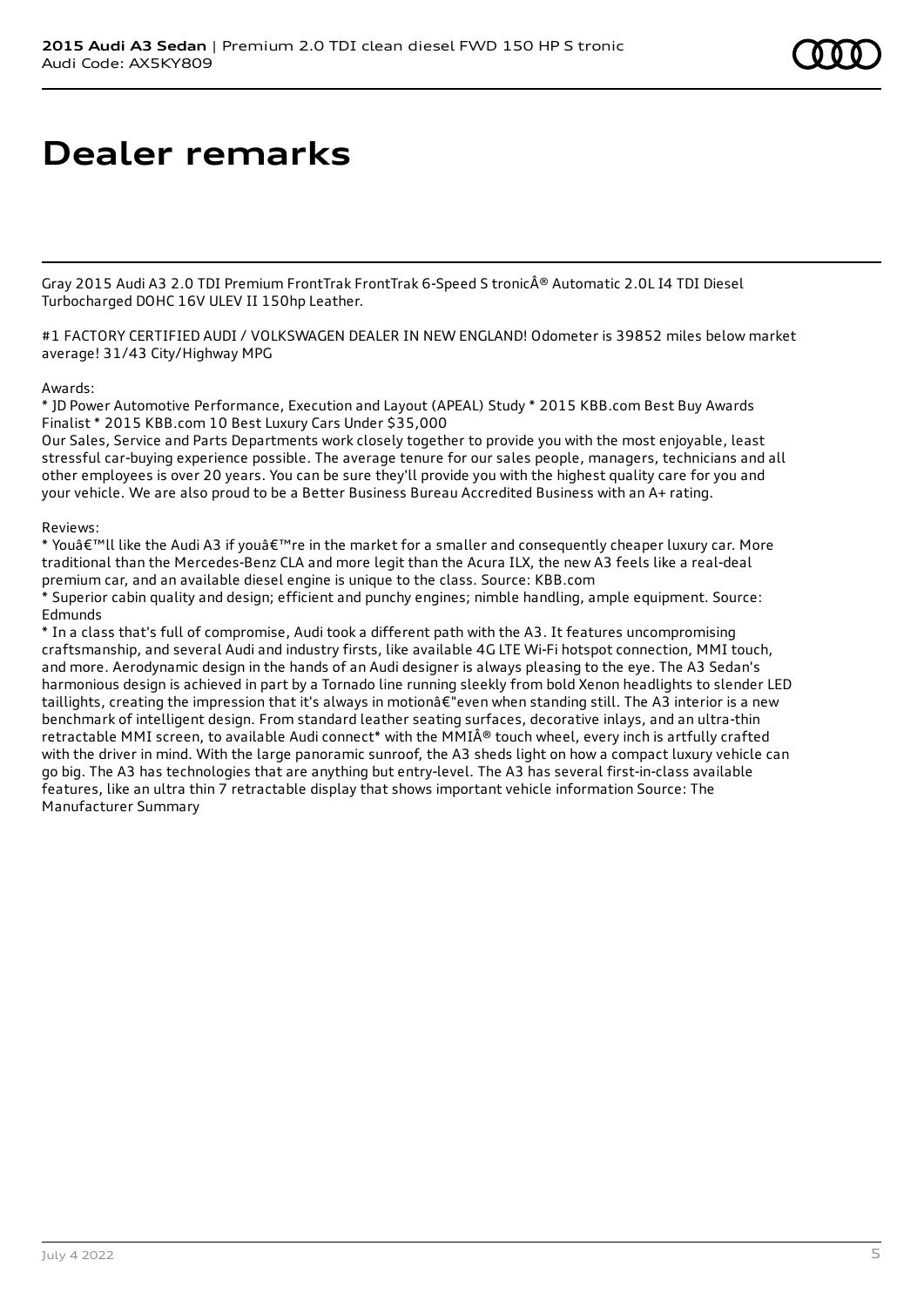### **Technical Specifications**

July 4 2022 6

### **Engineering | Performance**

Engine type Four-cylinder

| Acceleration (0 - 60<br>mph)               | 8.1 seconds seconds                           |
|--------------------------------------------|-----------------------------------------------|
| Max. output                                | 110 (150)/3500-4000 HP                        |
| Engine block                               | Cast-iron                                     |
| Induction/fuel injection Turbocharged/TDI® |                                               |
| Cylinder head                              | Aluminum-alloy                                |
| Max. output ps/hp                          | 150 @ 3,500-4,000 @ rpm                       |
| stroke                                     | Displacement/Bore and 1,968/81.0 x 95.5 cc/mm |
| Top track speed                            | 130 mph mph                                   |
| Torque                                     | 236 @ 1,750-3,000 lb-ft@rpm                   |
| Valvetrain                                 | 16-valve DOHC                                 |

### **Transmission | Drivetrain**

| Gear ratios: 6th         | 0.622                                                                                            |
|--------------------------|--------------------------------------------------------------------------------------------------|
| Gear ratios: Final Drive | 4.375 / 3.333                                                                                    |
| Gear ratios: 4th         | 0.756                                                                                            |
| Transmission             | S tronic <sup>®</sup> six-speed dual-clutch<br>automatic transmission with front-<br>wheel drive |
| Gear ratios: 5th         | 0.763                                                                                            |
| Gear ratios: 2nd         | 1.905                                                                                            |
| Gear ratios: 3rd         | 1.125                                                                                            |
| Gear ratios: Reverse     | 3.987                                                                                            |
| Gear ratios: 1st         | 3.462                                                                                            |

| <b>Steering</b>                    |                                                                                                           |
|------------------------------------|-----------------------------------------------------------------------------------------------------------|
| Steering type                      | Electromechanical power steering<br>system                                                                |
| Turning diameter, curb-<br>to-curb | 36.1 ft                                                                                                   |
| Steering ratio                     | 15.3:1                                                                                                    |
| Suspension                         |                                                                                                           |
| Front axle                         | MacPherson strut front suspension                                                                         |
| Rear axle                          | Torsion-beam rear suspension                                                                              |
| <b>Brakes</b>                      |                                                                                                           |
| <b>Front brakes</b>                | 11.3 (ventilated disc) in                                                                                 |
| Rear brakes                        | 10.7 (solid disc) in                                                                                      |
| <b>Body</b>                        |                                                                                                           |
| Material                           | ultra® lightweight technology-<br>fully galvanized steel unibody with<br>aluminum hood and front subframe |
| Corrosion protection               | Multistep anti-corrosion protection                                                                       |
| <b>Warranty   Maintenance</b>      |                                                                                                           |
| Warranty                           | 4-Year/50,000 mile new vehicle<br>limited warranty                                                        |
| Maintenance                        | 12-Month/5,000 mile (whichever<br>occurs first) NO CHARGE first                                           |

scheduled maintenance

**(1/2)**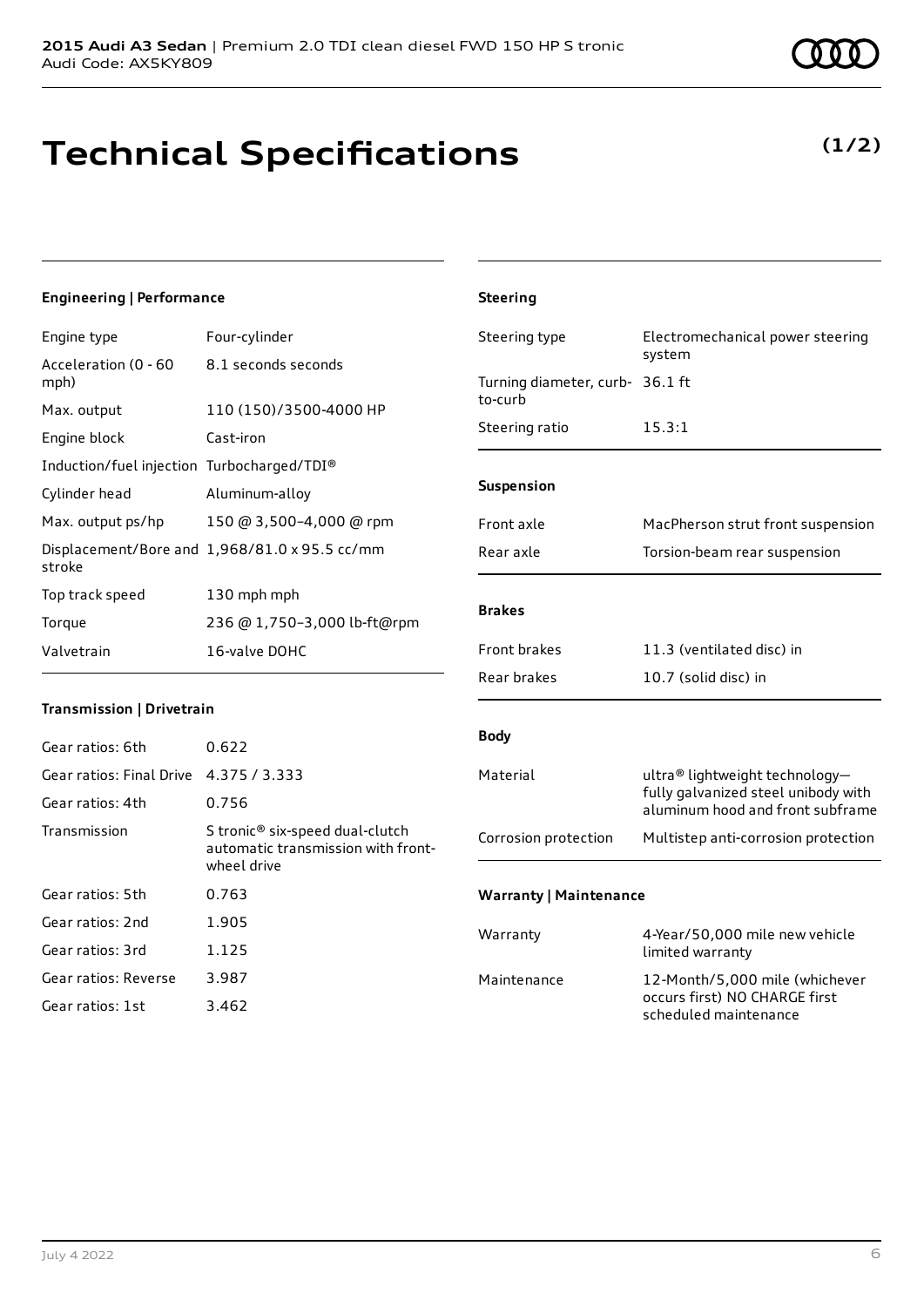### **Technical Specifications**

### **Exterior Measurements**

| Height                        | 55.7 in  |
|-------------------------------|----------|
| Length                        | 175.4 in |
| Wheelbase                     | 103.8 in |
| Drag coefficient              | 0.30 Cw  |
| Overall width with<br>mirrors | 77.2 in  |
| Track rear                    | 60.1 in  |
| <b>Track front</b>            | 61.2 in  |
| Curb weight                   | 3.241 lb |

### **Interior measurements**

| Seating capacity                          | 5                 |
|-------------------------------------------|-------------------|
| Shoulder room, rear                       | 53.0 in           |
| Head room with front<br>sunroof           | $36.5$ in         |
| Leg room, rear                            | $35.1$ in         |
| Shoulder room, front                      | 54.8 in           |
| Head room with rear<br>sunroof            | $36.1$ in         |
| Leg room, front                           | 41.2 in           |
| Cargo volume, rear<br>seatbacks up/folded | 12.3 cu ft, cu ft |

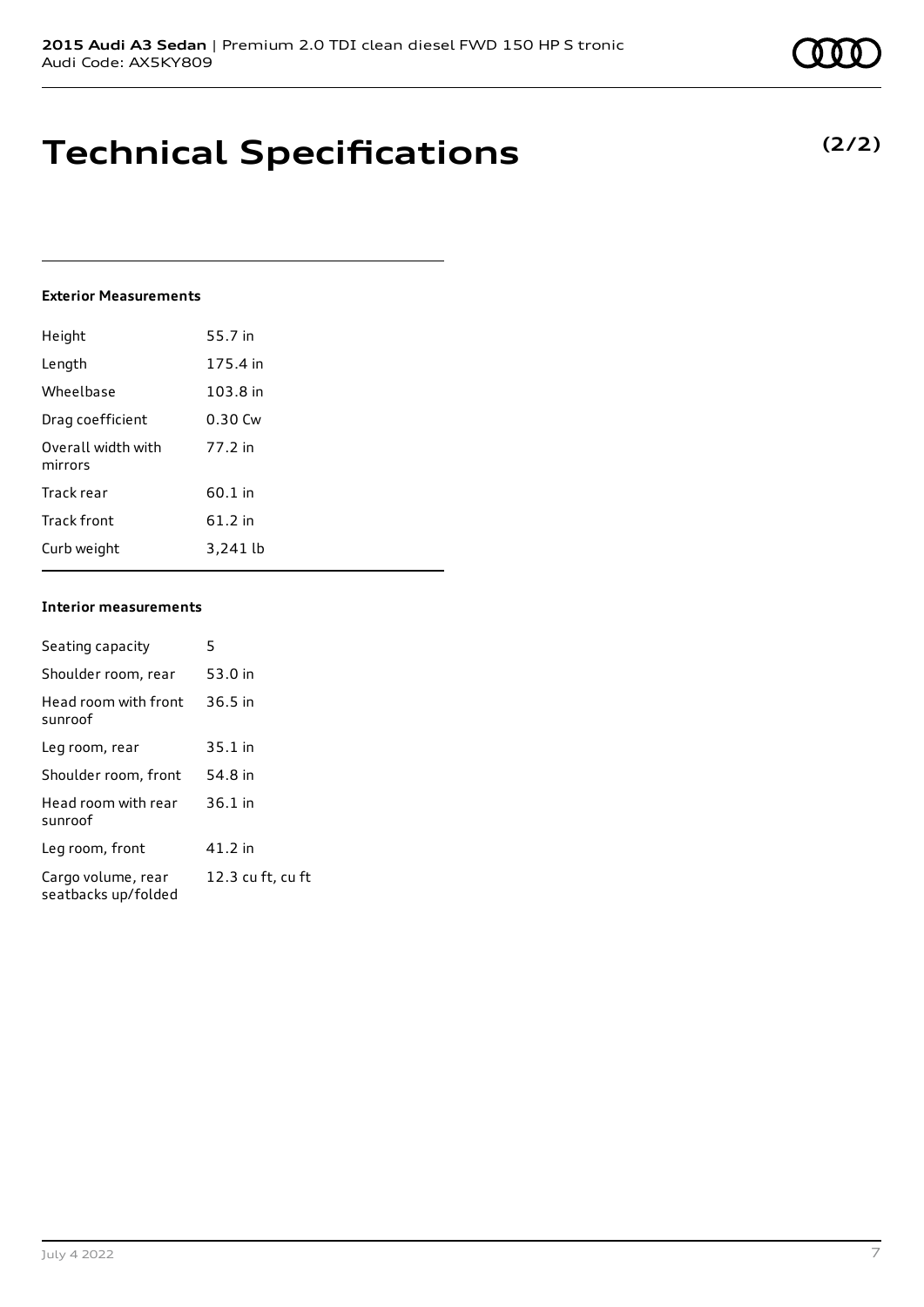### **Consumption- and emission**

**Consumption by NEDC**

combined 36 mpg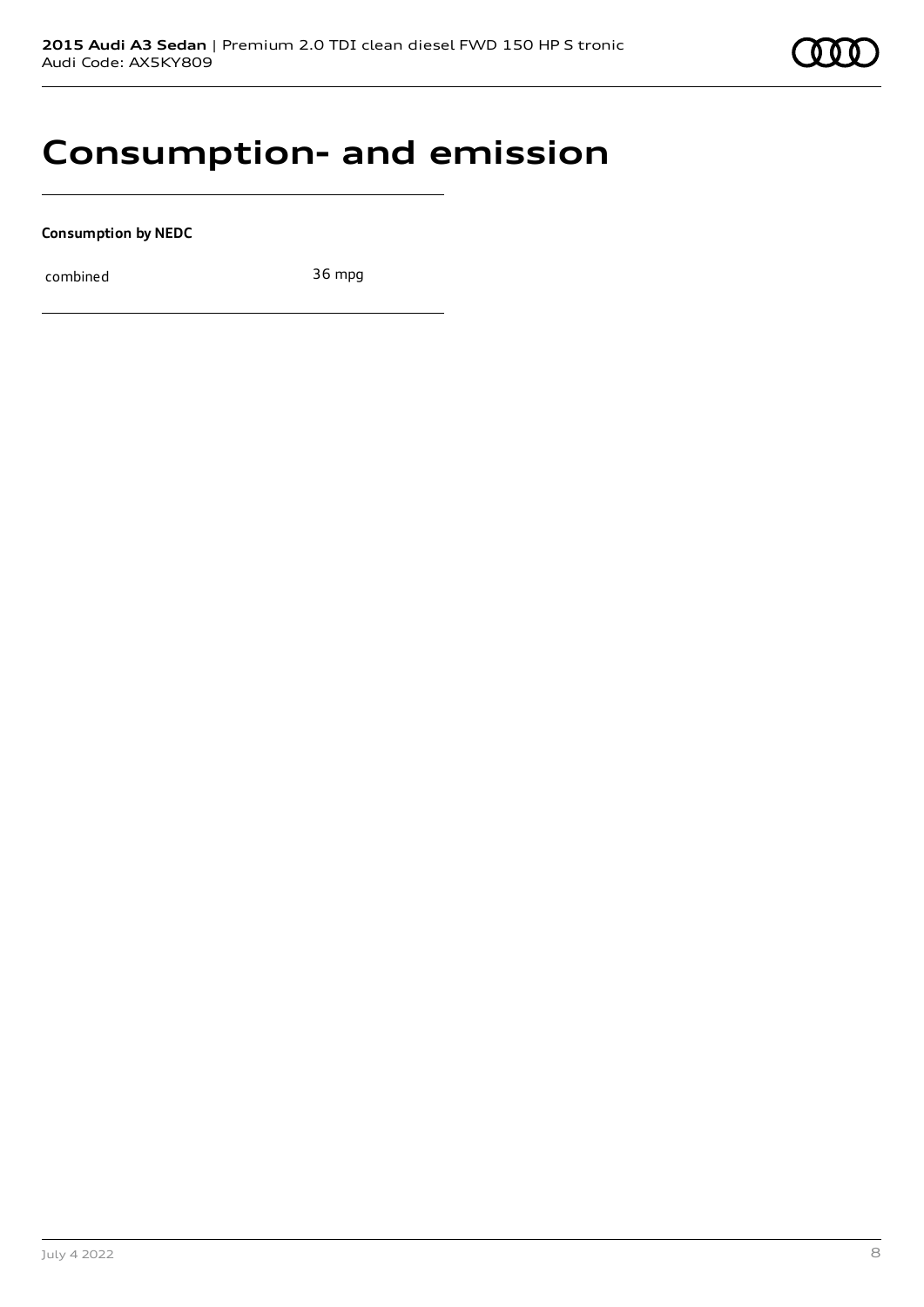

### **Contact**

Dealer **Audi Mohegan Lake**

1791 E Main St 10547 Mohegan Lake NY

Phone: 9145288076 FAX: 9145280132

www: [https://www.audimoheganlake.com](https://www.audimoheganlake.com/)